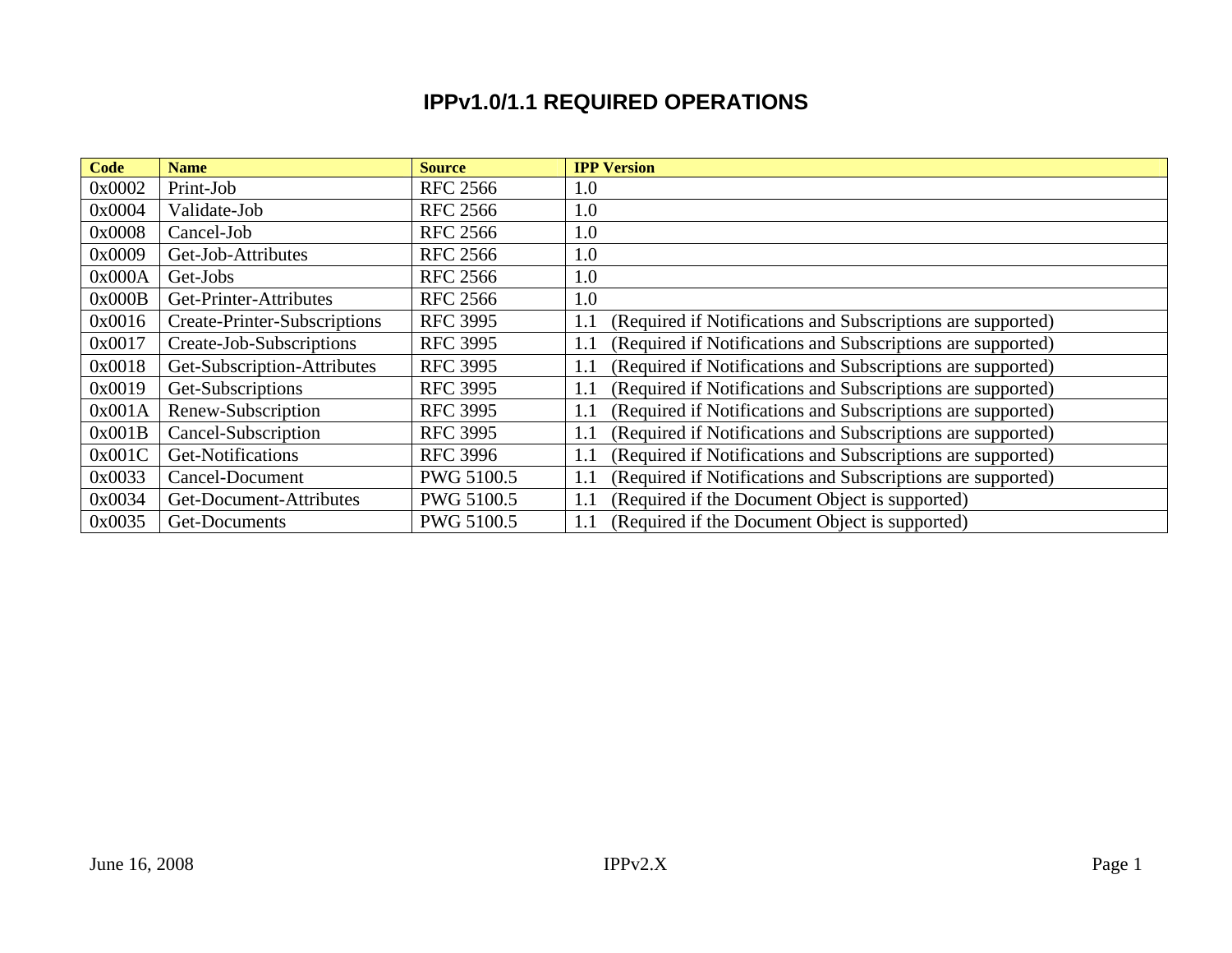## **SIMPLE WORKGROUP PRINTER ENVIRONMENT CANDIDATE REQUIRED IPP OPERATIONS for V2.0**

| Code   | <b>Operation Name</b> | <b>Source</b>   | <b>Ver</b> | <b>Ron</b>         | <b>Novell</b>      | <b>Sharp</b>       | <b>Lexmark</b> | <b>CUPS</b> | Ira        | <b>InfoPrint</b> | <b>Xerox</b> | <b>Consensus</b> |
|--------|-----------------------|-----------------|------------|--------------------|--------------------|--------------------|----------------|-------------|------------|------------------|--------------|------------------|
| 0x0003 | Print-URI             | <b>RFC 2566</b> | 2.0        | C                  | $\sim$             | ⌒                  | В              |             | $\sim$     |                  |              |                  |
| 0x0005 | Create-Job            | <b>RFC 2566</b> | 2.0        | $\curvearrowright$ |                    | $\sqrt{ }$         |                |             | $\sqrt{ }$ | $\mathsf{A}$     |              |                  |
| 0x0006 | Send-Document         | <b>RFC 2566</b> | 2.0        | $\curvearrowright$ | $\curvearrowright$ | $\sqrt{ }$         |                |             | $\sqrt{ }$ |                  |              |                  |
| 0x0007 | Send-URI              | RFC 2566        | 2.0        | ⌒                  | $\sim$             | $\curvearrowright$ |                |             | $\sqrt{ }$ |                  |              |                  |
| 0x000C | Hold-Job              | <b>RFC 2911</b> | 2.0        | $\curvearrowright$ |                    | $\sqrt{ }$         | В              |             | $\sqrt{ }$ |                  |              |                  |
| 0x000D | Release-Job           | <b>RFC 2911</b> | 2.0        | $\curvearrowright$ |                    | $\sqrt{ }$         | В              |             | $\sqrt{ }$ |                  |              |                  |
| 0x000E | Restart-Job           | <b>RFC 2911</b> | 2.0        | $\mathsf{\Gamma}$  |                    | $\sqrt{ }$         |                |             | $\sqrt{ }$ |                  |              |                  |
| 0x0010 | Pause-Printer         | <b>RFC 2911</b> | 2.0        | $\sim$             | B                  | C                  | B              |             | $\sqrt{ }$ | B                |              |                  |
| 0x0011 | Resume-Printer        | <b>RFC 2911</b> | 2.0        | C                  | B                  | $\sqrt{ }$         | в              |             | $\sqrt{ }$ |                  |              |                  |
| 0x0012 | Purge-Jobs            | <b>RFC 2911</b> | 2.0        |                    |                    | $\sqrt{ }$         | Η              |             | ⌒          |                  |              |                  |

Priority Codes:  $A = E$ ssential;  $B = U$ seful, but not critical;  $C = Not$  necessary;  $O = Optional$ ;  $R = Required$ .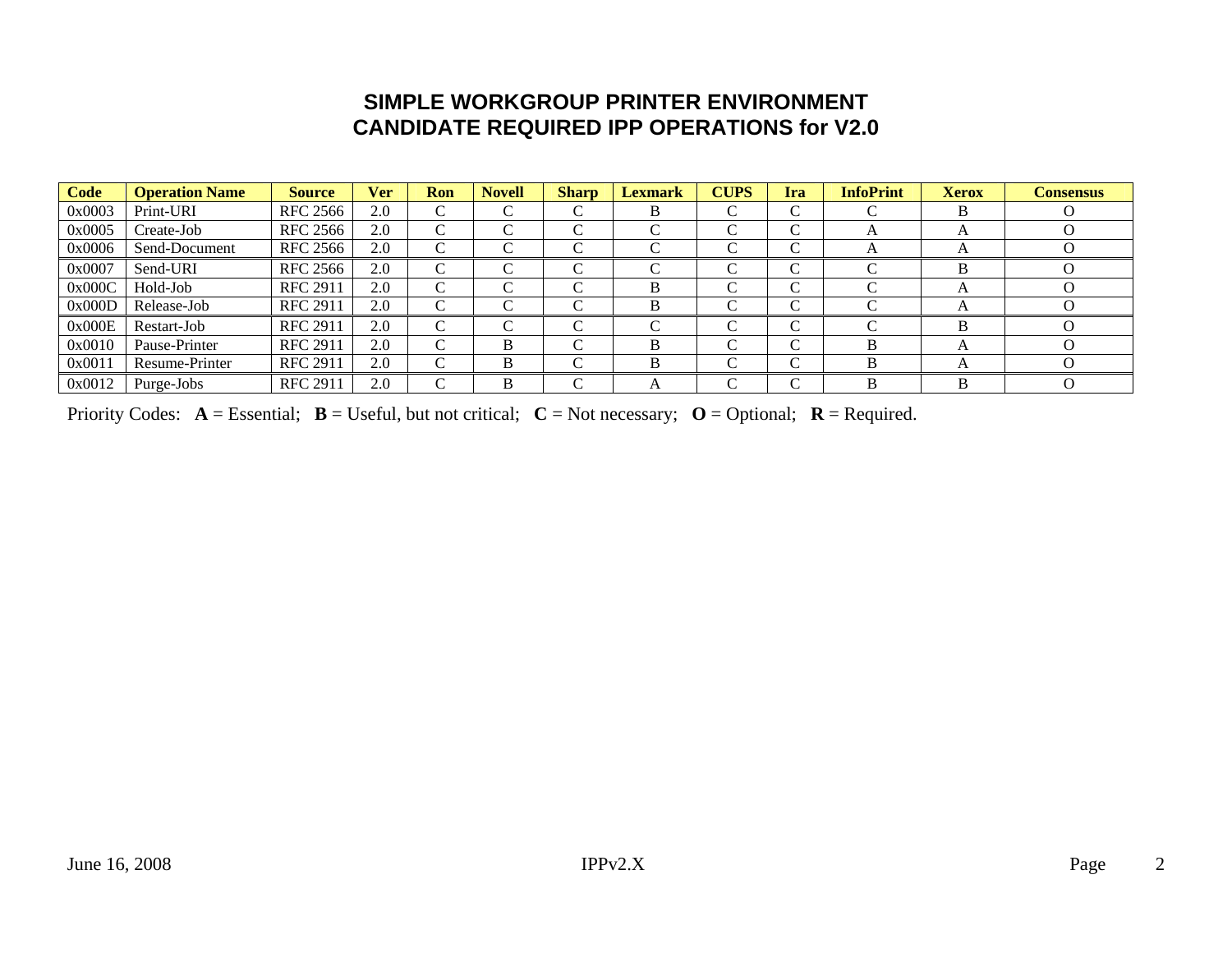## **ENTERPRISE PRINTER ENVIRONMENT CANDIDATE REQUIRED IPP OPERATIONS for V2.1**

| <b>Code</b> | <b>Operation Name</b>           | <b>Source</b>   | <b>Ver</b> | Ron            | <b>Novell</b>  | <b>Sharp</b>   | <b>Lexmark</b> | <b>CUPS</b>    | Ira            | <b>InfoPrint</b> | <b>Xerox</b>   | <b>Consensus</b>        |
|-------------|---------------------------------|-----------------|------------|----------------|----------------|----------------|----------------|----------------|----------------|------------------|----------------|-------------------------|
| 0x0003      | Print-URI                       | <b>RFC 2566</b> | 2.0        | $\mathsf{C}$   | $\mathcal{C}$  | $\mathcal{C}$  | B              | $\mathcal{C}$  | $\mathbf C$    | C                | A              | O                       |
| 0x0005      | Create-Job                      | <b>RFC 2566</b> | 2.0        | $\mathbf{A}$   | $\mathbf C$    | A              | $\mathbf B$    | A              | A              | A                | A              | $\overline{\text{R}}$   |
| 0x0006      | Send-Document                   | <b>RFC 2566</b> | 2.0        | A              | $\overline{C}$ | A              | $\mathcal{C}$  | A              | A              | A                | A              | $\overline{R}$          |
| 0x0007      | Send-URI                        | <b>RFC 2566</b> | 2.0        | $\mathcal{C}$  | $\mathcal{C}$  | $\mathcal{C}$  | $\mathbf C$    | $\mathcal{C}$  | $\mathsf{C}$   | $\mathcal{C}$    | A              | $\overline{O}$          |
| 0x000C      | Hold-Job                        | <b>RFC 2911</b> | 2.0        | B              | B              | $\mathbf{A}$   | $\overline{B}$ | A              | $\mathbf{A}$   | $\overline{A}$   | $\mathbf{A}$   | $\overline{\text{R}}$   |
| 0x000D      | Release-Job                     | <b>RFC 2911</b> | 2.0        | B              | $\overline{B}$ | A              | $\mathbf B$    | A              | A              | A                | A              | $\overline{\text{R}}$   |
| 0x000E      | Restart-Job                     | <b>RFC 2911</b> | 2.0        | B              | B              | $\mathbf{A}$   | $\mathcal{C}$  | A              | $\mathbf{A}$   | A                | $\mathcal{C}$  | $\overline{\text{R}}$   |
| 0x0010      | Pause-Printer                   | <b>RFC 2911</b> | 2.0        | A              | A              | A              | $\overline{B}$ | A              | A              | A                | A              | $\overline{\text{R}}$   |
| 0x0011      | Resume-Printer                  | <b>RFC 2911</b> | 2.0        | $\mathbf{A}$   | A              | $\mathbf{A}$   | B              | A              | A              | $\overline{A}$   | A              | $\overline{\text{R}}$   |
| 0x0012      | Purge-Jobs                      | <b>RFC 2911</b> | 2.0        | A              | A              | A              | A              | A              | A              | A                | A              | $\mathbf R$             |
| 0x0013      | Set-Printer-Attributes          | <b>RFC 3380</b> | 2.1        | B              | A              | $\mathbf{A}$   | A              | A              | $\overline{A}$ | A                | A              | $\overline{\text{R}}$   |
| 0x0014      | Set-Job-Attributes              | <b>RFC 3380</b> | 2.1        | B              | $\overline{B}$ | A              | A              | A              | A              | A                | A              | $\overline{\mathsf{R}}$ |
| 0x0015      | Get-Printer-Supported-Values    | <b>RFC 3380</b> | 2.1        | A              | $\overline{B}$ | $\, {\bf B}$   | A              | $\overline{B}$ | A              | A                | A              | $\overline{\text{R}}$   |
| 0x0022      | Enable-Printer                  | <b>RFC 3998</b> | 2.1        | A              | A              | A              | $\overline{B}$ | A              | A              | A                | A              | $\overline{\mathsf{R}}$ |
| 0x0023      | Disable-Printer                 | <b>RFC 3998</b> | 2.1        | A              | A              | A              | $\overline{B}$ | A              | $\mathbf{A}$   | $\overline{A}$   | $\mathbf{A}$   | $\mathbf R$             |
| 0x0024      | Pause-Printer-After-Current-Job | <b>RFC 3998</b> | 2.1        | B              | $\mathcal{C}$  | $\, {\bf B}$   | $\mathbf C$    | B              | B              | B                | B              | $O^*$                   |
| 0x0025      | Hold-New-Jobs                   | <b>RFC 3998</b> | 2.1        | B              | B              | $\overline{B}$ | $\mathcal{C}$  | B              | B              | $\, {\bf B}$     | B              | $O^*$                   |
| 0x0026      | Release-Held-New-Jobs           | <b>RFC 3998</b> | 2.1        | B              | $\, {\bf B}$   | $\overline{B}$ | $\mathcal{C}$  | B              | B              | $\, {\bf B}$     | B              | $O^*$                   |
| 0x0027      | Deactivate-Printer              | <b>RFC 3998</b> | 2.1        | B              | $\mathcal{C}$  | $\overline{B}$ | $\mathcal{C}$  | B              | B              | B                | B              | $O^*$                   |
| 0x0028      | Activate-Printer                | <b>RFC 3998</b> | 2.1        | B              | $\mathcal{C}$  | $\, {\bf B}$   | $\mathcal{C}$  | B              | B              | $\, {\bf B}$     | B              | $O^*$                   |
| 0x0029      | <b>Restart-Printer</b>          | <b>RFC 3998</b> | 2.1        | $\overline{B}$ | $\overline{C}$ | $\mathbf B$    | $\mathbf C$    | B              | B              | $\bf{B}$         | B              | $O^*$                   |
| 0x002A      | Shutdown-Printer                | <b>RFC 3998</b> | 2.1        | B              | $\, {\bf B}$   | $\, {\bf B}$   | $\mathbf C$    | B              | B              | B                | B              | $O^*$                   |
| 0x002B      | Startup-Printer                 | <b>RFC 3998</b> | 2.1        | B              | $\, {\bf B}$   | $\mathbf B$    | $\mathbf C$    | B              | B              | $\, {\bf B}$     | $\, {\bf B}$   | $O^*$                   |
| 0x002C      | Reprocess-Job                   | <b>RFC 3998</b> | 2.1        | B              | $\mathcal{C}$  | $\overline{B}$ | $\mathcal{C}$  | B              | B              | $\, {\bf B}$     | $\overline{C}$ | $\overline{O}$          |
| 0x002D      | Cancel-Current-Job              | <b>RFC 3998</b> | 2.1        | A              | $\mathcal{C}$  | B              | A              | B              | B              | B                | B              | $O^*$                   |
| 0x002E      | Suspend-Current-Job             | <b>RFC 3998</b> | 2.1        | B              | $\mathcal{C}$  | B              | B              | B              | B              | B                | B              | $O^*$                   |
| 0x002F      | Resume-Job                      | <b>RFC 3998</b> | 2.1        | B              | $\overline{C}$ | $\overline{B}$ | B              | $\mathbf B$    | $\bf{B}$       | $\, {\bf B}$     | $\mathbf{A}$   | $O^*$                   |
| 0x0030      | Promote-Job                     | <b>RFC 3998</b> | 2.1        | B              | $\mathbf C$    | $\, {\bf B}$   | B              | B              | B              | B                | A              | $O^*$                   |
| 0x0031      | Schedule-Job-After              | <b>RFC 3998</b> | 2.1        | B              | $\mathcal{C}$  | $\mathbf B$    | $\, {\bf B}$   | B              | B              | $\overline{B}$   | A              | $O^*$                   |

Priority Codes:  $A = E$ ssential;  $B = U$ seful, but not critical;  $C = Not$  necessary;  $O = Optional$ ;  $R = Required$ ;  $* = needs$  further discussion.